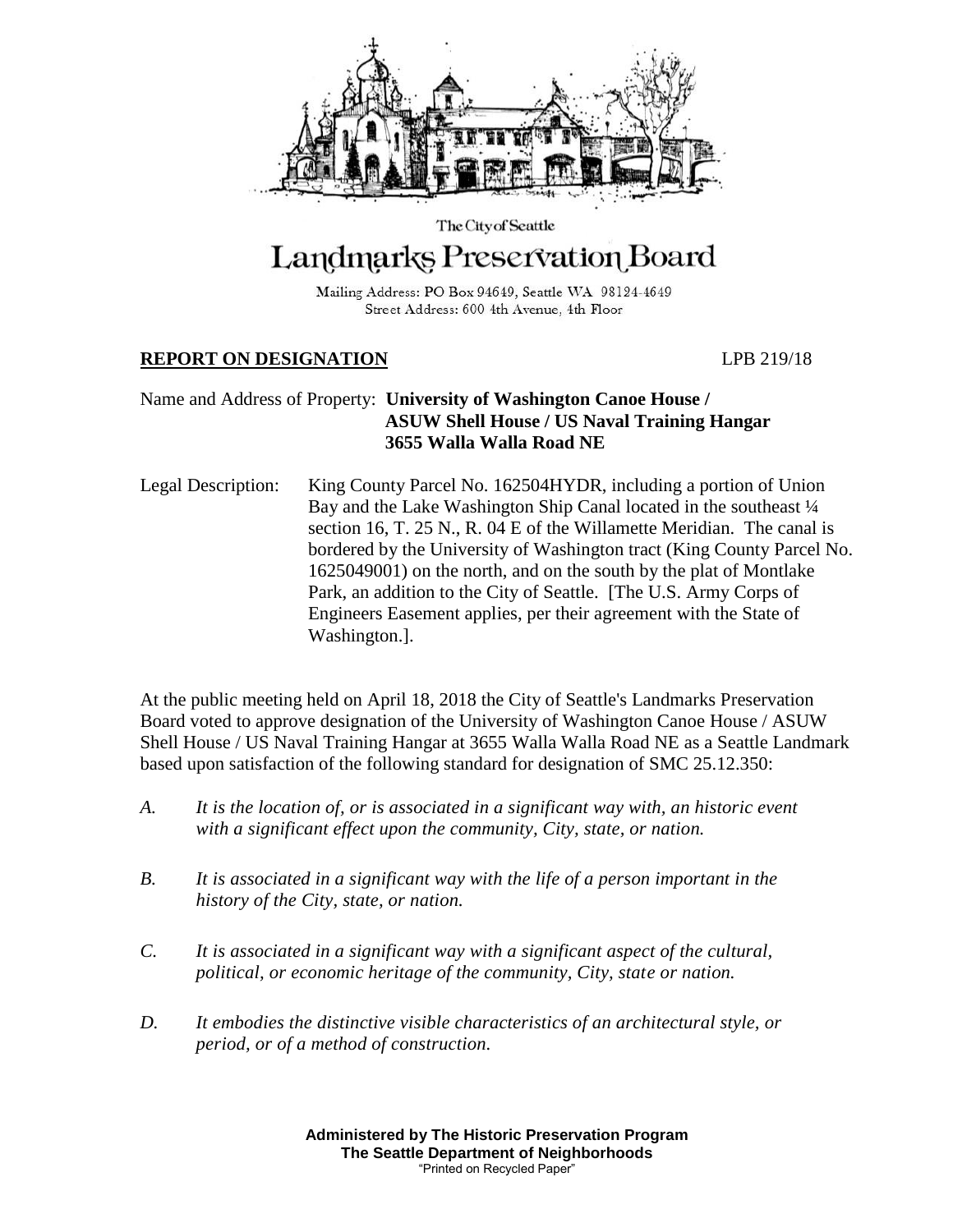*F. Because of its prominence of spatial location, contrasts of siting, age, or scale, it is an easily identifiable visual feature of its neighborhood or the City and contributes to the distinctive quality or identity of such neighborhood or the City.* 

## **DESCRIPTION**

### *Campus Setting and Site*

The Canoe House is located at the south edge of campus, on the north side of the Montlake Cut / Lake Washington Ship Canal where it opens into Union Bay. The building is oriented toward the water rather than toward the campus, and is screened on the north by mature trees. The Waterfront Activities Center is situated north/northeast of the Canoe House, and separated by Walla Walla Lane, a paved pathway and service drive. A large paved parking lot (E12) and Husky Stadium are to the northwest of these lower-scale, water-oriented structures. The Montlake Bridge spans the Cut roughly at its midpoint, approximately 1,100 feet west of the subject building.

Paved parking is located immediately adjacent to the Canoe House on its north side. East and west side yards are relatively flat, grassy areas, while on the south side, a concrete ramp provides direct water access from the building down to the Montlake Cut and Union Bay.

## *The Building and Changes through Time*

The former hangar is a very tall, single-story heavy timber-framed building with a mezzanine. Its overall height is approximately 38' and it sits on a rectangular-shaped, 4"-thick concrete slab on grade of 88' by 120'. Its shallow gambrel roof is supported by 12'-deep wood trusses at 20' on-center, and 1x8 shiplap roof sheathing. The trusses are supported by a series of 10" square columns, two at each end of each truss. One is vertical, set 9' inside the slab edge along the east and west. This provides a 70'-wide clear span volume within the structure. The other column at each end is battered toward the exterior of the building, with the result that the east and west side walls slope out to accommodate this 9' width.

The building is characterized by its site with direct water access; utilitarian form and materials; heavy timber structure; wood cladding; large, paired 9:9-light wood windows on the east and west sides and massive sliding doors on the south; and by the uninterrupted, open interior volume. Original drawings call for 1x8 rustic siding, and 1974 photographs show horizontal siding on the north and south end façades, with shingles on the east and west. Presently, the north and south ends are clad with smaller wood shingles, while the east and west sides retain the wider exposure shingles.

The massive paneled wood doors on the south side were designed to slide open on metal tracks, supported above by horizontal outriggers, to provide a clear opening 70' wide and approximately 20' tall. These doors have been fixed in place in more recent years. There is a passage door within the lower panel of one of the sliding doors. A second passage door,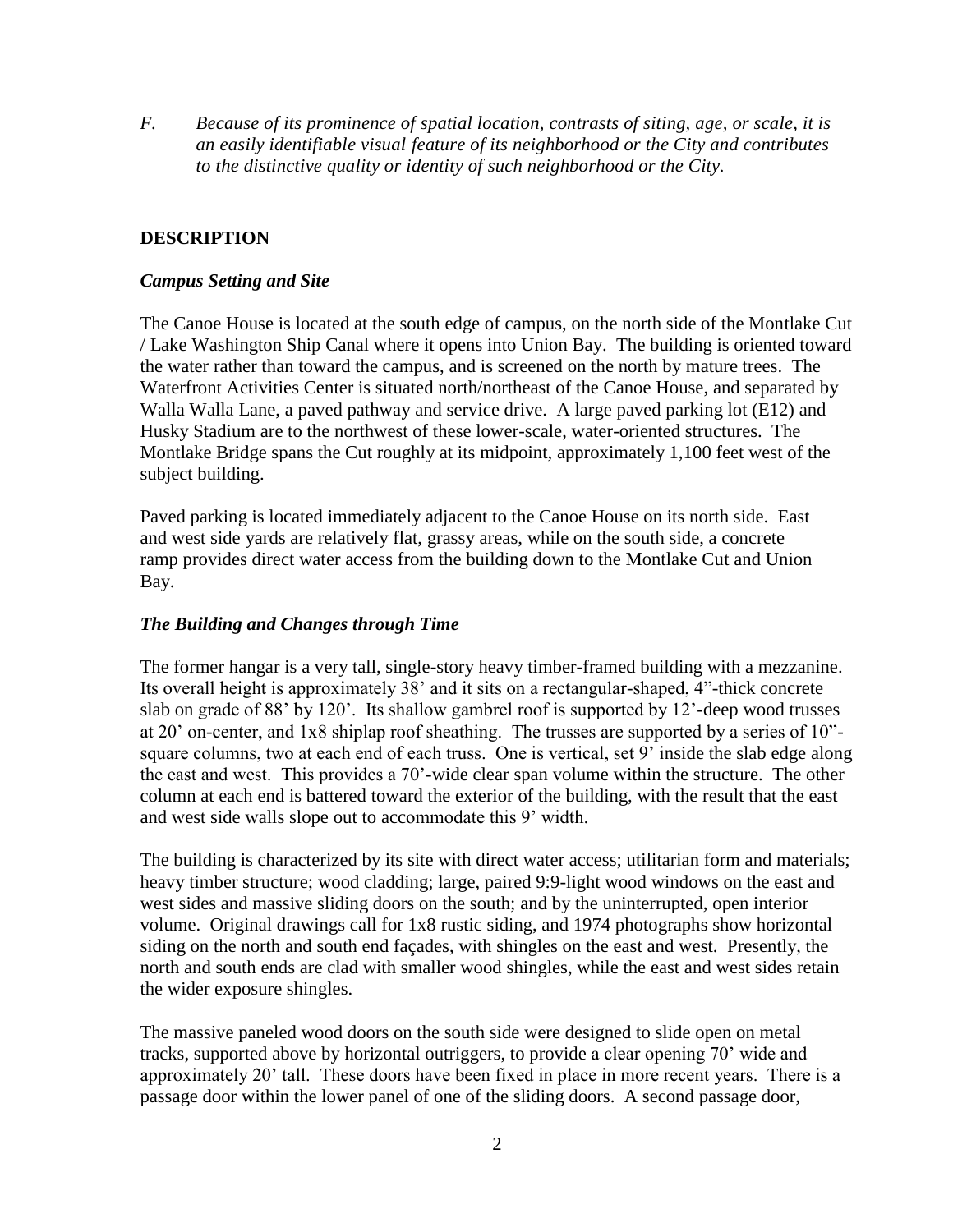located at the west end of the south façade, was removed and infilled at some point. Originally, there were six pairs of 9:9-light wood windows on the east façade, while on the west there were four identical pairs plus two smaller sets in the southern two bays, where the office and restroom would have been located (see original drawing below). Another four pairs of these large wood windows light the north façade. The upper half of each of the sliding doors was also glazed with panels of divided lights to allow daylight into the interior of the hangar.

In 1922 when the mezzanine was added at the north end to accommodate boat-building space for Pocock, a continuous clerestory window was inserted along the upper portion of the north façade. The space was accessed directly from outside, by an exterior stair that led to a door just east of center. This exterior stair and door were later removed and the original window restored. At some point, a shed addition was made to the northern end along the west side, resulting in alteration of the original west window openings. That shed addition was later removed and windows/openings were restored.

The structure appears to have been a single open volume when it was built, with the exception of a small office and restroom space at the southwest corner of the hangar. The mezzanine on the north end of the building is approximately 20' deep, with a floor constructed of  $2x14$  joists at 12" on-center with plywood sheathing (Coughlin Porter Lundeen). It is now accessed by a stair on the interior. At some point during the building's use as a canoe rental facility, a private apartment was created for the Canoe Master and his family at the southeast corner of the building, with an exterior exit stair. While the apartment was later removed and the volume reopened, the wall dormers with smaller 1:1-light windows remain. A space approximately 20' wide along most of the west side is partitioned off from the main volume to accommodates separate boat storage, accessible directly from the outside by a pair of doors near the west end of the north façade.

The current index to drawings in the University Facilities Records files indicates a series of alterations that have been made over the years. Not all changes appear to be documented in these records. The following drawings or project records are included in the UW Facilities Records:

| Date | Description                                     |
|------|-------------------------------------------------|
| 1918 | Original drawing                                |
| 1953 | Dock                                            |
| 1964 | Remodel                                         |
| 1970 | Structural analysis                             |
| 1971 | Refurbish the building for three-year operation |
| 1976 | Close upper floor and remove stairs             |
| 1980 | Restoration                                     |
| 1981 | Site drainage improvements                      |

Additionally, examination of historic photos reveals some changes through the years. While the building has undergone a number of alterations in its 100-year history, none of these appears to fundamentally alter its character-defining features. Additionally, some interim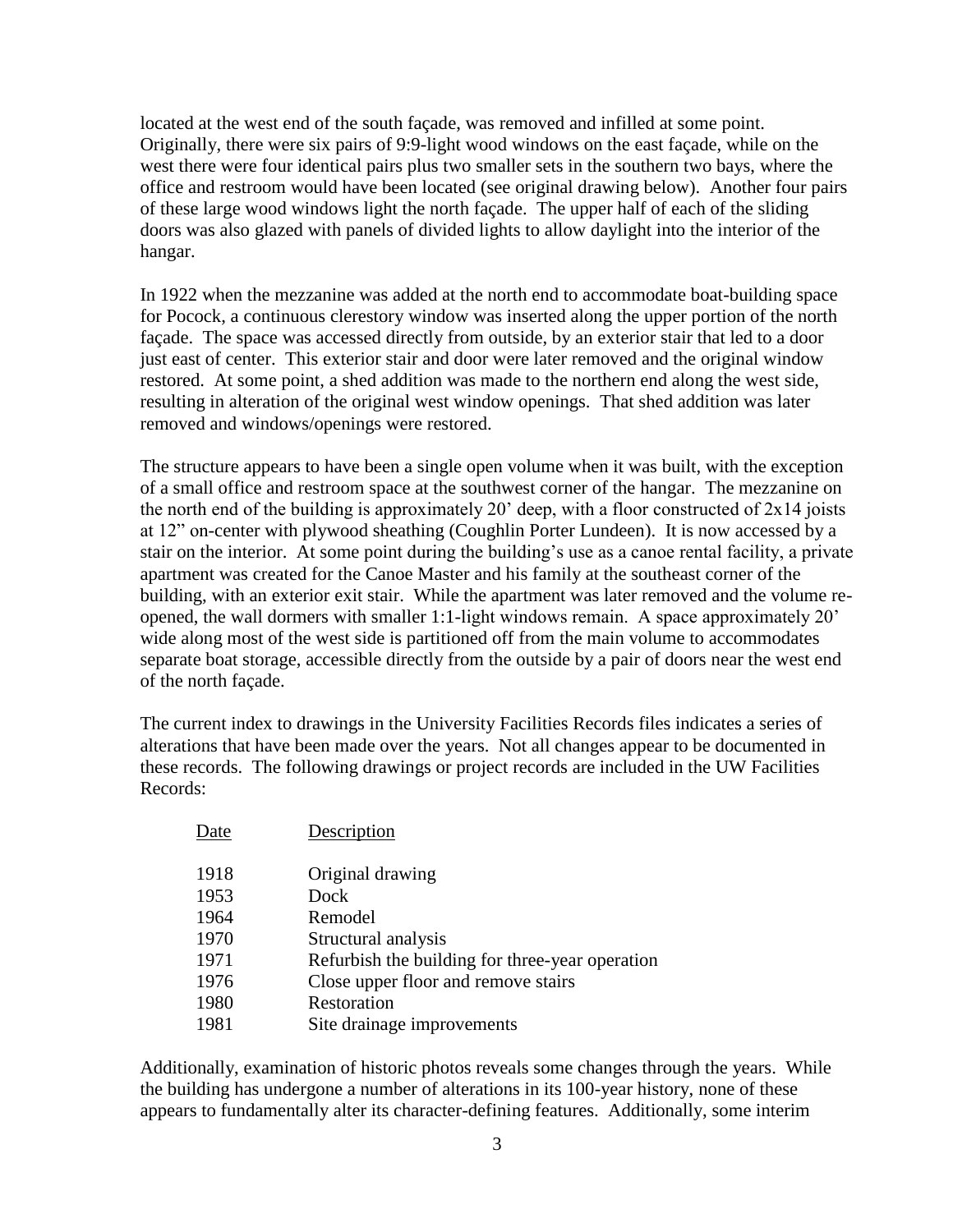alterations, such as the shed addition and an apartment created for a canoe master, were reversed in the 1980 restoration project.

# **SIGNIFICANCE**

### *Early Development of the University and South Campus Area*

[Note: The history of the University is well documented in publications by Norm Johnston, late Professor Emeritus and campus historian, and it is described also in the recent historic survey of the campus.]

The University of Washington was established by the State Legislature in 1861 as the first public university in the state. Initially it was sited on a ten-acre parcel in what is present downtown Seattle. By the late 1880s, the original facilities were inadequate due to increasing student enrollment and urban development. The University Land and Building Commissioners hired local architect William E. Boone to develop a comprehensive plan in 1891 for a new campus at its current Seattle site. The University moved from its original downtown campus to this location in 1895. Denny Hall, the first classroom and administration building, and the nearby Observatory were completed that same year.

The Regents sought to develop a campus plan to guide future building locations, and in 1898, engineering professor A.H. Fuller developed such a plan, known as the Oval Plan, which included only the northern portion of the University site. Other buildings constructed in the 1890s, in addition to Denny Hall and the Observatory, include the two dormitories, later named Lewis and Clark Halls. All four of these building remain in the north campus area.

In 1903 the Board of Regents hired renowned landscape architects, the Olmsted Brothers, to prepare a design for a general campus plan. While the resulting 1904 Olmsted plan was never realized, it was adapted in part as the plan for the Alaska-Yukon-Pacific Exposition (AYPE). In planning for this exposition local businessmen approached the University Regents in 1906 to suggest that the undeveloped southern portion of the campus be used for the fair grounds. The plan was then developed by the Olmsted Brothers, who also provided the landscape design. As a result, the lower campus was cleared of timber. Thus a good portion of the present campus plan descends from John Charles Olmsted's Beaux-Arts design for the 1909 fair grounds.

The AYPE grounds reverted to the University in 1909, providing the central axis of Rainier Vista, an encircling road system, along with an emphasis on the landscape and formal layout of buildings. The AYPE also left the University with a number of so-called permanent buildings. After the AYPE, most of the University's buildings were built in the Central and South campus areas.

Industrial use of Lake Union began in the mid- to late-19th century, when resource-extraction industries were positioned along its shorelines. Prior to construction of the Ship Canal in 1917, logs and coal were brought by ships via Lake Washington and Portage Bay to Lake Union and from there by railroad lines that ran through Latona and Fremont to the city's central harbor on Elliott Bay. Ca. 1910, another rail line was constructed along Westlake Avenue North, on the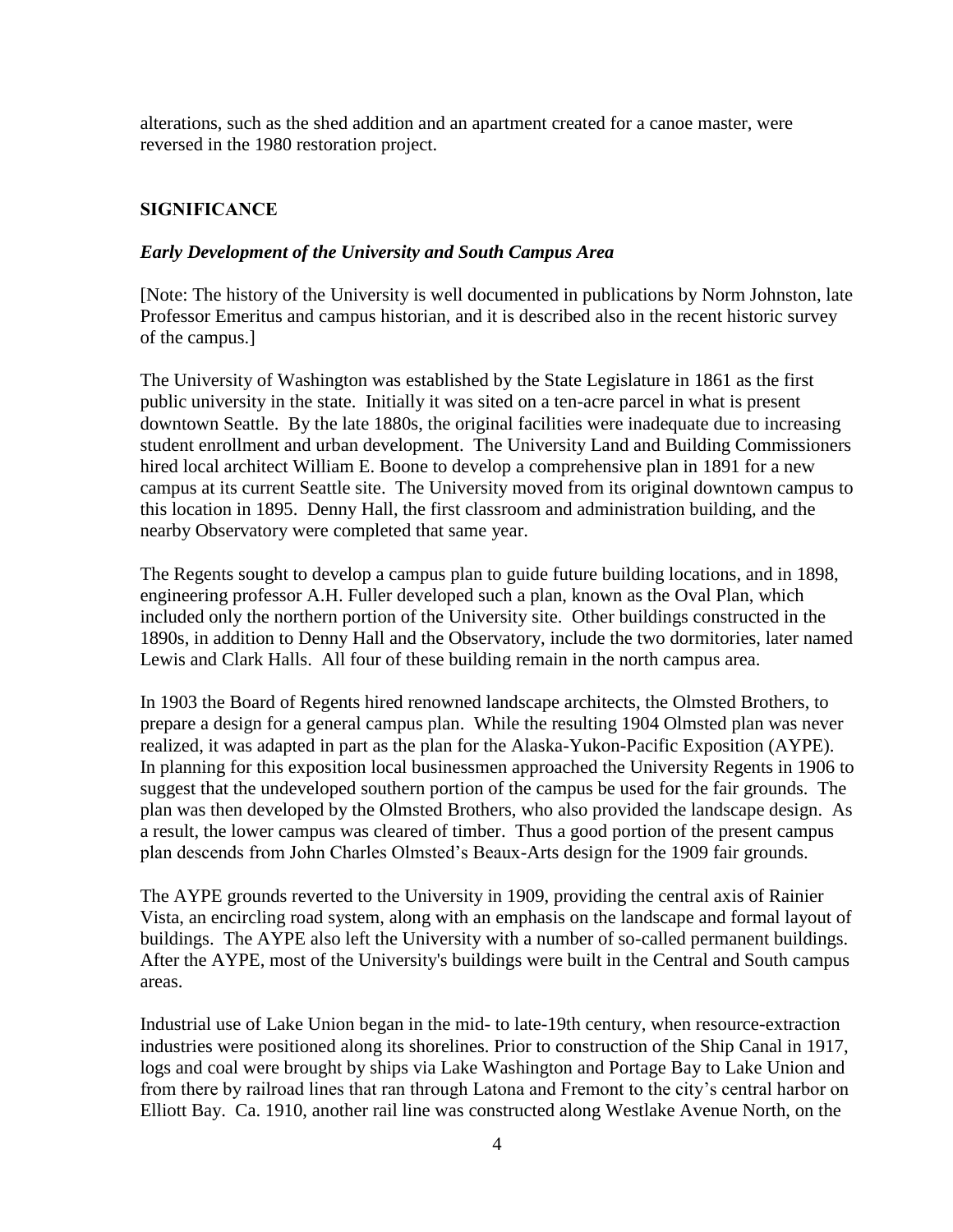east side of Queen Anne Hill, to link to the south Lake Union area. This area contained the large Denny Mill (1882, later Brace Lumber), along with the City Light Hydro Plant (1909, 1914-21), in addition to small marinas and factories, commercial laundries, and concrete and gravel companies. The Bryant lumber mill in Fremont was established in 1888, and the natural gas plant in the nearby Wallingford neighborhood was built ca. 1906. The Montlake Cut was completed in 1916, linking Lake Washington to Portage Bay and Lake Union, followed by the Ship Canal which connected Lake Union to the salt waters of Elliott Bay, which commenced in 1911 but was completed in 1934.

Early maps and photographs of Portage Bay show a range of industrial uses on the north shore. These included mills, shipping facilities, and a cooperage, shipbuilding, and repair facilities, along with marinas and moorages for fishing boats and other vessels. The south shore of the bay was maintained for residential development. After 1910, the Seattle Yacht Club moved to its present location at 1801 East Hamlin Street, near the west entrance of the Montlake Cut at the east end of Portage Bay. The vision of Lake Washington as an industrial location for shipbuilding was never realized, but boatyards and marinas were established in Lake Union and Portage Bay. The Jensen Boatyard/Jensen Motor Boat Company, built and operated by Tony Jensen in 1927, and until 2000 by his son Anchor Jensen, remains at 1417 NE Boat Street.

After World War II, returning soldiers flooded the University seeking college degrees with support from the G.I. Bill. Enrollment rapidly increased, from 7,386 in 1930, to 10,669 in 1940, 14,590 in 1950, and 18,143 in 1960 (Nielsen, 1986, p. 155). Growth of the University during the post-war period included the addition and expansion of many professional degree programs. The establishment of the Medical School in 1946 prompted construction of the campus and university buildings to the south of Pacific Avenue NE, along with a reduction of the golf course that had been built along Portage Bay decades earlier in 1912.

Increased medical programs and expansion of the University Hospital and as well as the Oceanography program led to additional construction in the south part of the campus. Despite some opposition by some marine businesses, the University carried out its plans to expand both south and west. Between 1962 and 1994, it continued to grow, undertaking 80 major construction projects (Johnston, p. 66). In the south and southwest campus areas these projects included the Mercer Hall dormitories, Ethnic Cultural Center, and expansions of the Oceanography and Fisheries buildings. In the last two decades, expansion has continued in the Northlake area, with recent construction including four new six-story dormitory buildings between NE Northlake Way and NE Campus Parkway.

#### *Construction and Use of the Building*

The subject building was originally an element of the Naval Training Station established on campus during World War I**.** Located at the south end of campus on the water, the training camp was established in 1917 on land donated for the purpose by the university. Plans for the installation were prepared under the direction of L.E. Gregory, Civil Engineer at Naval Station Puget Sound.

An original drawing for the building contains a title block citing "Navy Yard – Puget Sound, Washington" without a specific designer. The drawing is also signed in the lower right corner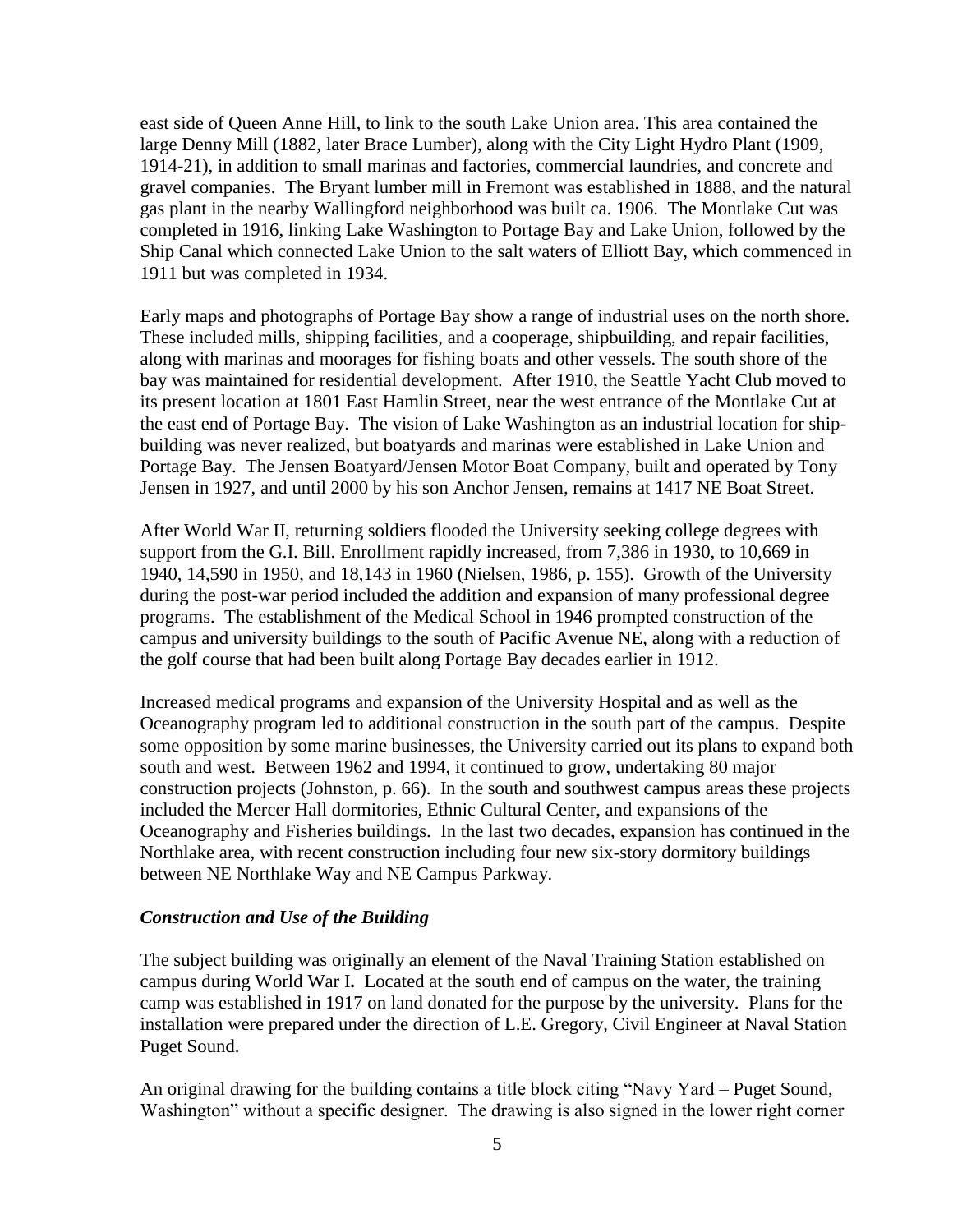by L. E. Gregory. While plans for military buildings were often standardized, this was an early military hangar and may have been an individual design.

The training camp was constructed and occupied quickly, although the hangar was not part of the initial effort. Period newspaper articles indicate that plans were underway in June 1917, led by the Naval Militia of Washington, with the cooperation and assistance of the University of Washington and the City of Seattle. The location offered "excellent water, steam and electric railway connection," as well as the critical water access that allowed vessels from the naval station located at Bremerton to come through the canal and dock at the training camp (*Seattle Times*, June 21, 1917). The camp was expected to accommodate 500 to 800 trainees initially. Work began in late June 1917 and the camp was officially opened on August 6, 2017, barely a month later. The installment included eleven temporary buildings and 300 tents with wood floors; the tents were heated and lighted (*Seattle Times*, June 25, 1917).

In April 1918, work was approved to enlarge the training station and establish a "hydroairplane school" (*Seattle Times*, April 16, 1918). Construction of the subject building was associated with this program, and the original drawing for the hangar is dated August 1918. As it turned out, World War I would come to a close soon after the hangar was constructed. An armistice was signed November 11, 1918. In August 1919, a newspaper article noted the imminent sale of most of the training station buildings:

Ten of the larger buildings are to be kept for university uses. The buildings to be sold number twenty-five in all and will go to the highest bidders. The naval aviation barracks will be fitted up for a men's dormitory and will be known as Lander Hall. Officers' quarters of the Aviation Department will be called Terry Hall and will be used by the younger men of the university faculty.

Three of the camp's office buildings will be taken over by the new Fisheries Department and the main office building will become a hospital. The hydroplane warehouse will become an armory, the old hangar a shell house for the university crew, and the reserve officers' quarters will become the university crew house. (*Seattle Times*, August 14, 1919)

Two months later, another article gave more detail about the transition:

Few realize that the University of Washington has what is the most expensive crew house of any college in the country, valued at more than \$18,000. It was once the naval aviation hangar, at the juncture between Lake Washington and the canal. It was turned over to the student body by the government upon the closing of the Naval Training Station.

For the present the crew candidates will use the old crew house, while the new structure is being fitted out with showers, lavatories, and every modern convenience, which will bring it up to the latest date.

An engineer is now at work planning drainage for the structure, so as to make it absolutely safe. A float probably will be constructed. A cinder road, winding along the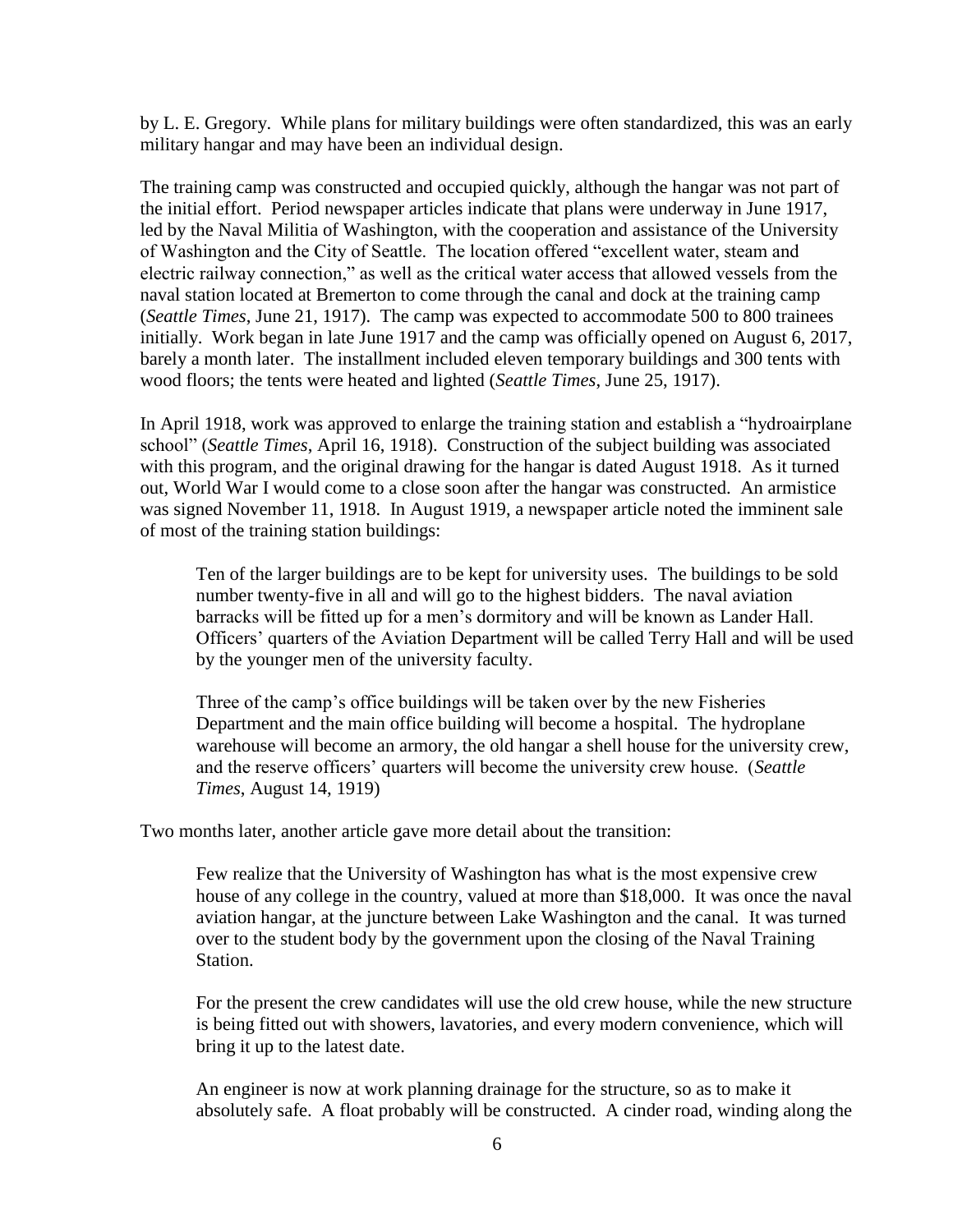verge of the canal, will lead from the north end of the campus directly to the building. (*Seattle Times*, October 19, 1919)

The former seaplane hangar thus became the University's shell house and headquarters of the rowing program ca. 1920. Late in 1922, George Pocock also moved into the building, with the 20'-deep mezzanine added at the north end as his boat-building garret. Crew coach Rusty Callow had asked Pocock to build an eight-oared shell for the program, and Pocock, who was a foreman at Boeing at the time, had agreed, so long as there was space provided on campus in which he could work on it. His intent had been to build that boat in his spare time, but Pocock ended up feeling that he could not split his loyalties, and he returned to full-time boat-building (Newell & Erickson, p. 66).

In 1949, Conibear Shellhouse was constructed to provide a new rowing facility on campus, and the subject building was converted for boat rental and storage. It served this purpose for nearly 30 years, until the Waterfront Activities Center was built in 1975. Since then, the subject building has served primarily as boat storage for students, faculty, staff, and alumni.

## *The Aircraft Hangar as a Building Type*

The hangar as a building type is characterized by its large, single-volume and undivided space used for storage and repair of aircraft. Typically it is rectangular, with main structural members that span the shorter dimension in repetitive bays, and a type of framing system that allows for seemingly unlimited expansion by construction of additions. Interiors are linear and open, and thus the space is adaptable. Supplementary lighting is required in addition to daylight provided through the large openings at one or both ends. These openings are covered by large sliding doors, sometimes with glazed portions. Additional daylight was provided in early hangars by clerestory windows. As new technologies and systems emerged, artificial lighting and task heating and mechanical ventilation became more common features.

As with other industrial buildings, the design of hangars directly expresses the evolution of various structural materials and construction technologies, as hangars are unmitigated by stylistic expectations. Economical construction is the primary determinant. Because of their emergence in the 20th century, early hangars tended to be made of steel frames in contrast to earlier 18th- and 19th-century mill-type industrial buildings constructed with heavy timber and wood framing. Steel hangars with brick perimeter walls and poured-in-place concrete sheds with wood and steel roof trusses were common to hangars built in the 1920s and 1930s. Events and costs influenced material selection and framing types during the Depression, when construction techniques were often simple and labor-intensive, in an effort to employ and train workers. During World War II, small sectional wood was used to make up truss forms in an effort to conserve metal for military use (Boyle and Deines, 1979, p. 4-9).

Many of the country's early aircraft hangars were built on military air bases and air stations. A significant example is an assembly of six metal seaplane hangars dating from 1916-18 at the Pensacola Naval Air Station in Florida. This was the nation's first permanent naval air station, established in January 1914. Until these metal hangars were built, the Navy relied on tent hangars spread along the beach. The advent of World War I prompted rapid expansion of naval aviation and the establishment of additional training bases.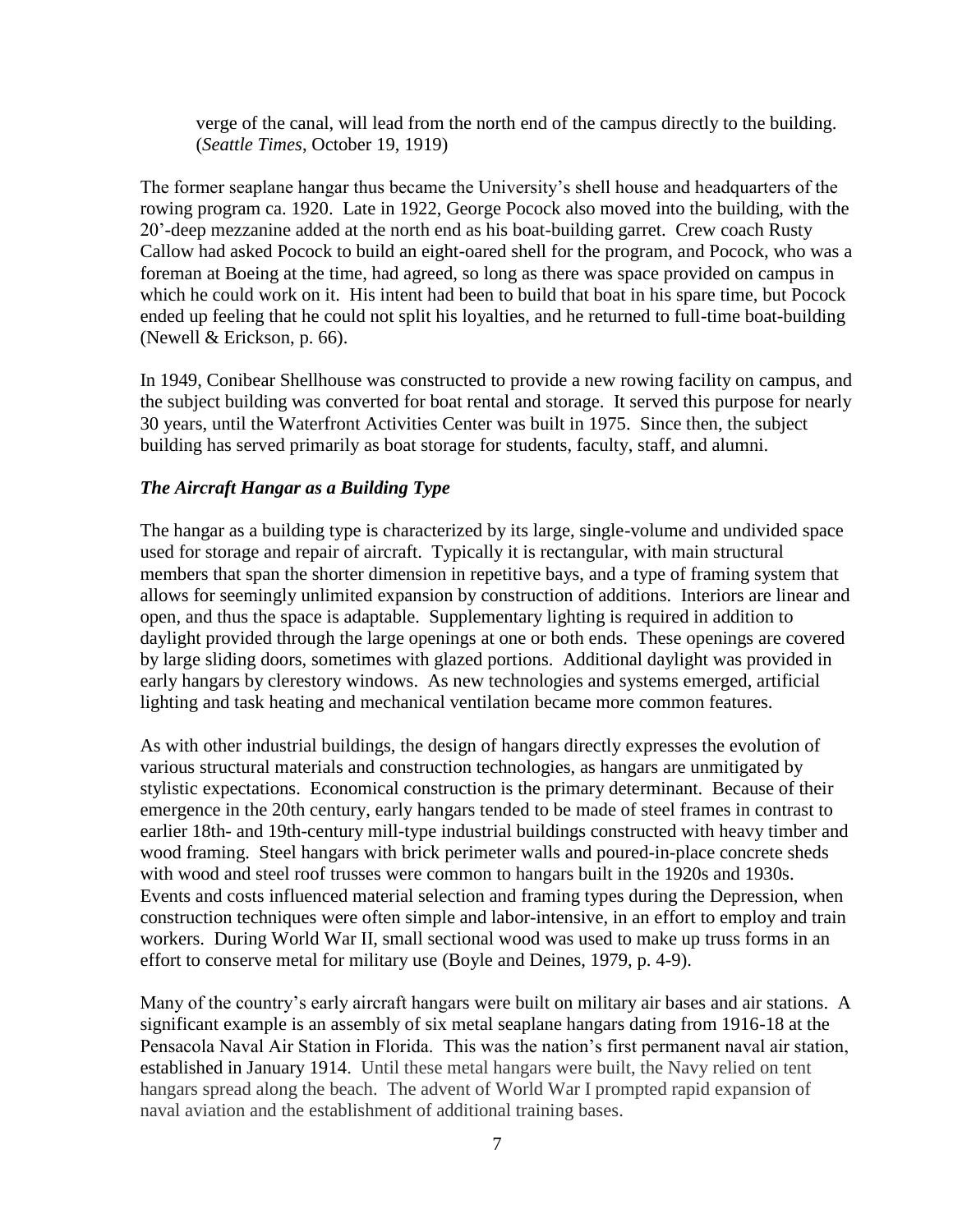Hangar 9 at Brooks Air Force Base, San Antonio, dates from 1918 and was constructed to house the Curtiss JN-4 or "Jenny." Closed in 2011, Brooks Field was originally an Army airfield established for World War I pilot training. Hangar 9 is now a National Historic Landmark, recognized as the nation's oldest surviving wood airplane hangar on a U.S. Airforce installation ("Hangar 9").

While military hangars were soon based on standard designs and prototypes, early commercial and civil hangars varied considerably. The 1924 Larsen Brothers Airport hangar in Clayton, Wisconsin, constructed of steel and wood framing with a bowstring truss roof, has been cited as representative of adapted barn-building technology used to construct a hangar, and the small Bryce Canyon Airport Hangar in Utah used vernacular materials of sawn log and corrugated tin as building materials.

In the 1930s, the U.S. government recognized that airplane hangars were a useful application of the advancing expertise in long-span, thin-shell concrete construction. Led by the engineer Anton Tedesko, a recognized authority in thin-shell construction, several military hangars were built as simple reinforced concrete barrel vaults with regularly spaced stiffening ribs. Notable examples of his work include the North Island Seaplane Hangars, in San Diego (two identical structures), that were completed in 1941, with a span of 298'. In 1948, Tedesko built the U.S. Air Force Hangar in Rapid City, South Dakota, with a clear span of 340'. Thin-shell construction went on to be used both for hangars and for large airport terminals because of their need for large, unobstructed clear spans and flexible spaces for servicing planes, and airport operations involving passage for large numbers of passengers and freight.

#### *Overview of Rowing at the University of Washington*

[Note: Much of this overview is adapted and greatly condensed from Eric Cohen's detailed narrative timeline in "Washington Rowing – 100+ Year History." Newell & Erickson's *Ready All!: George Yeoman Pocock and Crew Racing* offers many details, and of course Daniel James Brown's *Boys in the Boat* illuminates the gripping story of the UW men's eight gold medal at the 1936 Olympics in Berlin.]

Rowing at the University of Washington dates back to late 1899, when Seattle attorney and developer E.F. Blaine offered money to establish a rowing program. The university's new campus on the water provided a great location, but the program got off to a slow start due to lack of resources. In June 1903, UW defeated the University of California in the first collegiate race on the Pacific Coast. The first eight-oared shell for the rowing team was purchased from Cornell University in 1907, the same year Hiram Conibear started coaching. Soon the University of Washington was the dominant team on the west coast. (Lange, n.p.)

Following the AYPE in 1909, Coach Conibear managed to procure the Coast Guard station and lighthouse from the Exposition for use as the new boathouse. Located at the foot of what had been the Pay Streak, the new Varsity Boat Club was established in 1910 under Conibear as a social organization for all of the upperclassmen who rowed on the team. This "temporary" building on Portage Bay would house the team through 1918. (MOHAI photograph notes.)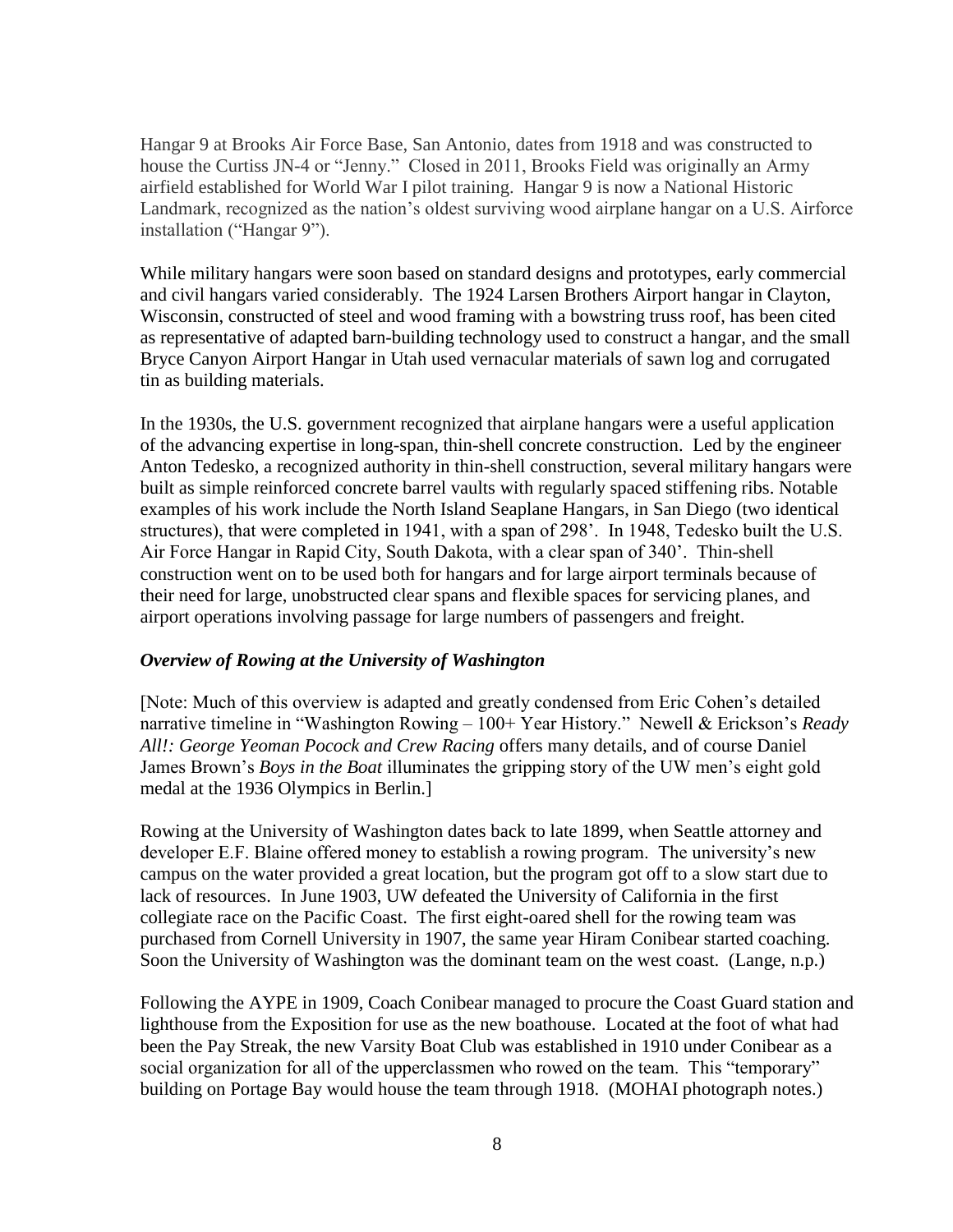In 1912, Conibear sought out George and Dick Pocock in Vancouver, B.C. The brothers were experienced oarsmen and boatbuilders from England, who had come across the ocean to make their way. Conibear told them he wanted to order 12 eight-oared shells for the UW team—a windfall for the struggling Pococks. Unfortunately, it turned out Conibear did not actually have the funds to support such an order, and in fact a single shell was requested. Nonetheless, it was the start of the relationship between Hiram Conibear and the Pococks, which ultimately influenced the future of the sport at UW and beyond. By the winter of 1913, George and Dick Pocock moved to Seattle and were building boats in the former AYPE Tokio Café (Tokyo Tea Room) on the university campus, for Washington as well as for other schools.

In the spring of 1913, Washington traveled east to Poughkeepsie to compete in their first Intercollegiate Rowing Association National Championship Regatta (IRA), shocking the east coast schools by finishing in third place. The Huskies were making a name for themselves, though the next few years were not without struggle. An era came to an end in the autumn of 1917, when Conibear fell from a fruit tree in his backyard orchard and was killed.

Ed Leader, who had been a member of the 1913 Poughkeepsie crew, succeeded Conibear as coach in 1918. After a hiatus in intercollegiate racing due to World War I, the end of the war brought a new facility for the Washington program. As the Navy closed their training center on the south end of campus, Leader was able to secure the seaplane hangar—the subject building—to serve as a new shell house. Over the course of the decade, west coast rowing would rise to prominence, with Washington and California "dominating the national collegiate rowing scene throughout the twenties" (Cohen, n.p.). In 1922, Leader was recruited by Yale as their head coach. He hoped that George Pocock would go with him. George stayed in Seattle, but his brother Dick Pocock went, and built boats for Yale for many years. Meanwhile, Rusty Callow was named to the head coaching position at Washington. It was Callow who lured Pocock away from his position at Boeing, which he had begun when Bill Boeing recruited him and Dick to build pontoons for World War I planes, and back to full-time boatbuilding. Callow built Pocock the "garret" at the north end of the old hangar. Five years later, in 1927, Callow accepted an offer from University of Pennsylvania for their head coaching position, and Al Ulbrickson became the fourth head crew coach at UW. He would go on to hold the position for more than three decades. Already, Washington crews were producing rowing coaches for universities across the country, indicating the strength and success of the program. Meanwhile, coaches at other schools were noticing the racing shells built by George Pocock, and progressively more orders were coming in.

The glory of the 1930s was the 1936 Olympic gold medal that the Husky crew won in Berlin, in the men's eight. (See *Boys in the Boat* for a detailed account of this momentous achievement.) The 1940 Olympics were cancelled just days before the rowing trials, with the onset of World War II. The university rowing program was suspended, too, when the U.S. entered the war, although intramural rowing continued, as did military training. After the war ended in 1946, enrollment ballooned with men returning from military service and attending on the G.I. Bill. At the 1948 Olympics in London, a UW four represented the U.S. in that event, winning the gold medal. George Pocock not only built the shell, the *Clipper Too*, but served as America's chief boatman for the Olympics and coached the winning four.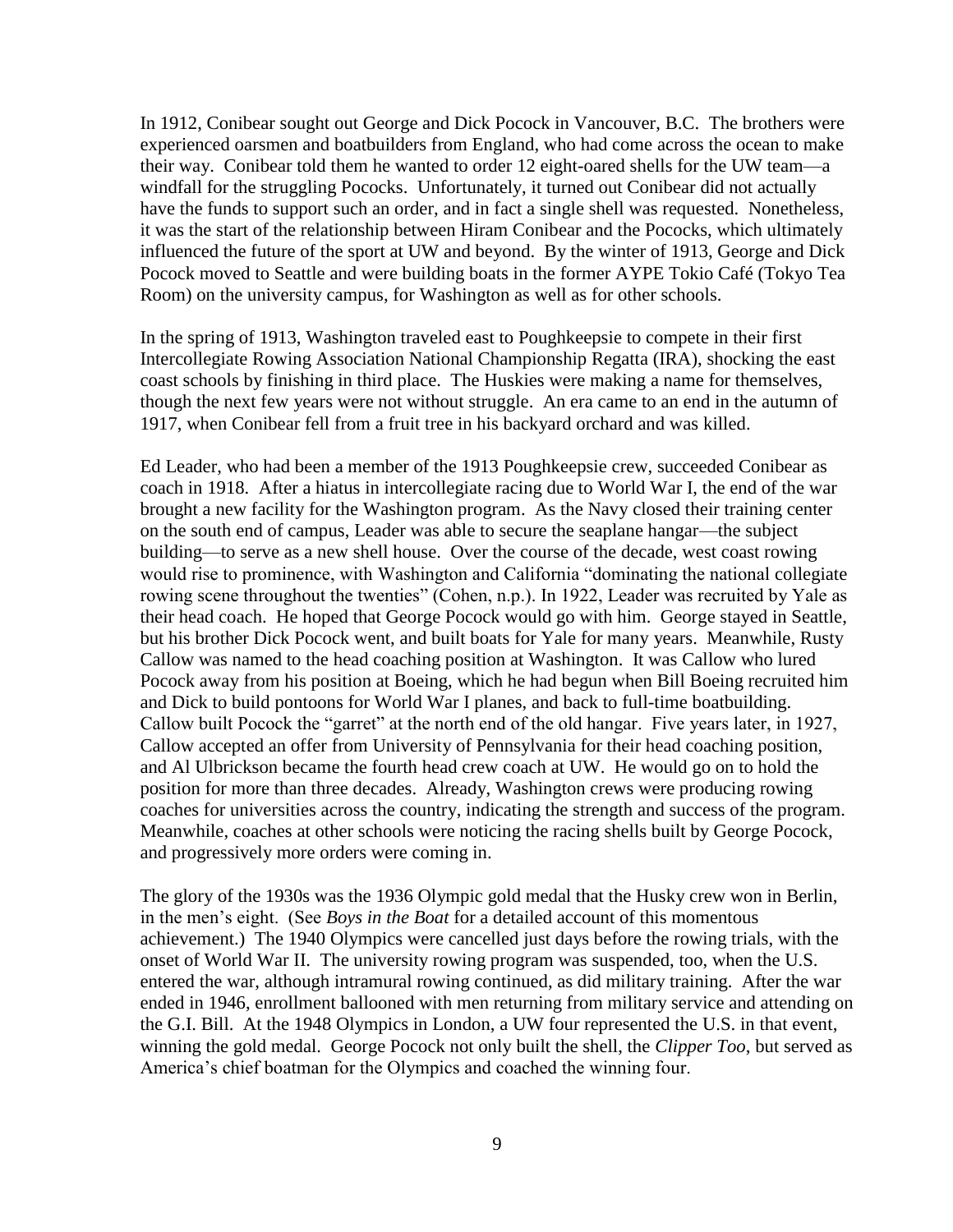The combination of that gold medal and the general economic boom of the post-war period created the right environment for the realization of a new crewhouse.

Placed into an appropriations bill and receiving broad support, the University was provided \$365,000 to build a new facility for the team. The plan included a large shop for George Pocock, dining facilities for the team, a large lounge area, and space for 42 shells (the dormitory rooms on both wings were added in 1965). By the spring of 1949 the building was under construction. By the fall, it was nearing completion. From proposal to reality – from funding to design to completion – took about twelve months. (Cohen, n.p.)

With completion of the new facility, the Husky crew moved out of the former hangar and into the Conibear Shellhouse. (The rowing program is still housed there, with the building having undergone a major renovation and expansion in 2005. The *Husky Clipper*, in which the 1936 crew won the Olympic gold, is displayed in the shellhouse.)

The end of the 1950s brought the end of an era—the Ulbrickson-Ebright era, which had endured since the late 1920s. Ky Ebright, a Husky coxswain, had coached at California for 35 years. "These two men and their crews dominated the sport from the late twenties to the early fifties, combining for thirteen varsity national championships, six west coast sweeps at the IRA, and five separate Olympic gold medals and one bronze over five Olympics" (Cohen, n.p.).

Stan Pocock, George's son, had graduated from the UW in 1947 with a degree in engineering. He carried on the family tradition, coaching for a time at UW and joining his father's boatbuilding business (from which he would retire in 1985). In 1963, George Pocock and Pocock Racing Shells left the university campus, moving to a larger boathouse on the north side of Lake Union (Newell & Erickson, p. 145). By 1970, Stan handled most of the day-today operations. George Pocock, who had been inextricably tied to the Washington rowing program, died in March 1976.

The Washington rowing program remains a powerhouse, with the UW recently winning a record five consecutive IRA championships (2011-15). The program has developed and produced numerous Olympians, as well as National and World champions. Additionally, many former UW rowers went on to coach, influence, and establish strong programs at other major colleges.

Women's crew became a varsity sport in 1975, after six years of operating as a club sport. There had, in fact, been women's rowing in the early 1900s, but that came to an end in 1917 and was on hiatus until 1969. This overview focuses on the men's program because it was housed in the subject building for decades. It is certainly worth noting that today the women's program, too, is nationally recognized. Last spring (2017), the women's rowing team swept all three grand finals at the National Collegiate Athletic Association (NCAA) Rowing Championship, the first time in the 21-year history of the event that a single program achieved that.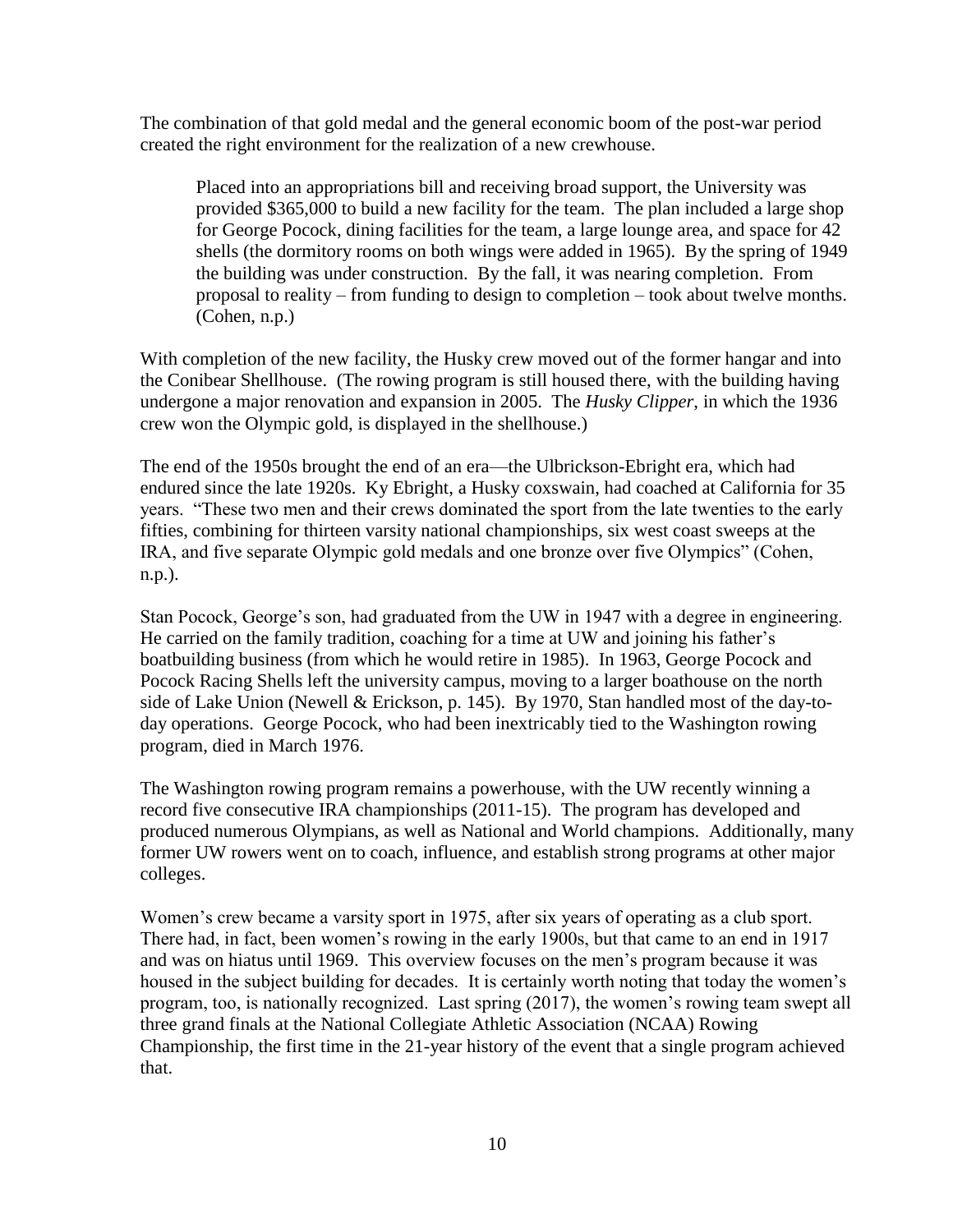#### *George Yeoman Pocock (1891–1976), George Pocock Racing Shells*

As noted in the previous section (Overview of Rowing), George Pocock is inextricably linked with the history and success of the Washington rowing program, and  $20<sup>th</sup>$ -century amateur rowing in general, as both a master boatbuilder and skilled oarsman. George was born March 23, 1891, in Middlesex, England, into a family of boatbuilders. He had two older sisters and an older brother; their mother died when George was an infant. A younger half-sister was born four years later. Their father, Aaron, was a boatbuilder and in 1901 secured a position building boats for Eton College. In 1903 he was promoted to manager of Eton's boathouse, and the following year George became an apprentice there. When Aaron lost his position in 1910, George and his brother Dick left also, immigrating to Canada in 1911 after being unable to find work in London.

After making their way to British Columbia, the brothers spent about a year getting by as unskilled laborers before they were able to return to boatbuilding. In early 1912, they were commissioned to build two racing shells for the Vancouver Rowing Club, and soon other orders followed. The same year was UW Coach Hiram Conibear's visit to their boathouse, initiating what would become a seminal relationship. Although at first Conibear could only raise money for a single shell, the following year he placed an order with the Pococks for two more. In late 1913 George, Dick, and two sisters moved to Seattle, where the brothers continued to build boats in the old Tokio Café (Tokyo Tea Room).

During World War I, the Pockock brothers were recruited by Bill Boeing to build pontoons for Navy seaplane trainers. With a need for 150 pontoons, the brothers hired a crew to work with them and moved operations to Boeing's "Red Barn" on the Duwamish River. In fact, after completing construction of all the pontoons before even a single airframe had been finished, the production manager sent George to the assembly plant, where he quickly recognized and corrected inefficiencies in the work. Subsequently, Boeing had George Pocock tour a number of aircraft plants around the country and report back to Boeing. (Newell & Erickson, pp. 57- 59) The superior craftsmanship and skill of the Pockock brothers was recognized, and they continued working for Boeing after the war ended. When work was slow, they would use the otherwise-empty space for building racing shells again.

In 1922, Dick Pocock left to become a shell builder and rowing consultant for Yale, a position initially offered to George but which he declined. Meanwhile, George had married Frances Huckle in Seattle and continued as a foreman at Boeing. Later the same year, UW Coach Rusty Callow approached George about building an eight, which he agreed to do in his offhours provided that Callow could supply a space on campus in which to do it. Callow built the garret at the north end of the subject building, which the UW had relatively recently taken over from the Navy. Although Pocock had not anticipated leaving Boeing, he ultimately felt he could not do both things. As he recalled, "[o]n December 22, 1922, I left the Boeing Airplane Company and started anew in my old love, boatbuilding," (quoted in Newell & Erickson, p. 65). Thus, George Pocock returned to the UW campus as rowing consultant and boatbuilder. He completed the *Husky* in 1923, in which the varsity crew beat Navy and took the UW's first IRA national championship. This victory, and continued performance of the Washington crews in Pocock's shells, convinced coaches at other schools of Pocock's skill and the quality of his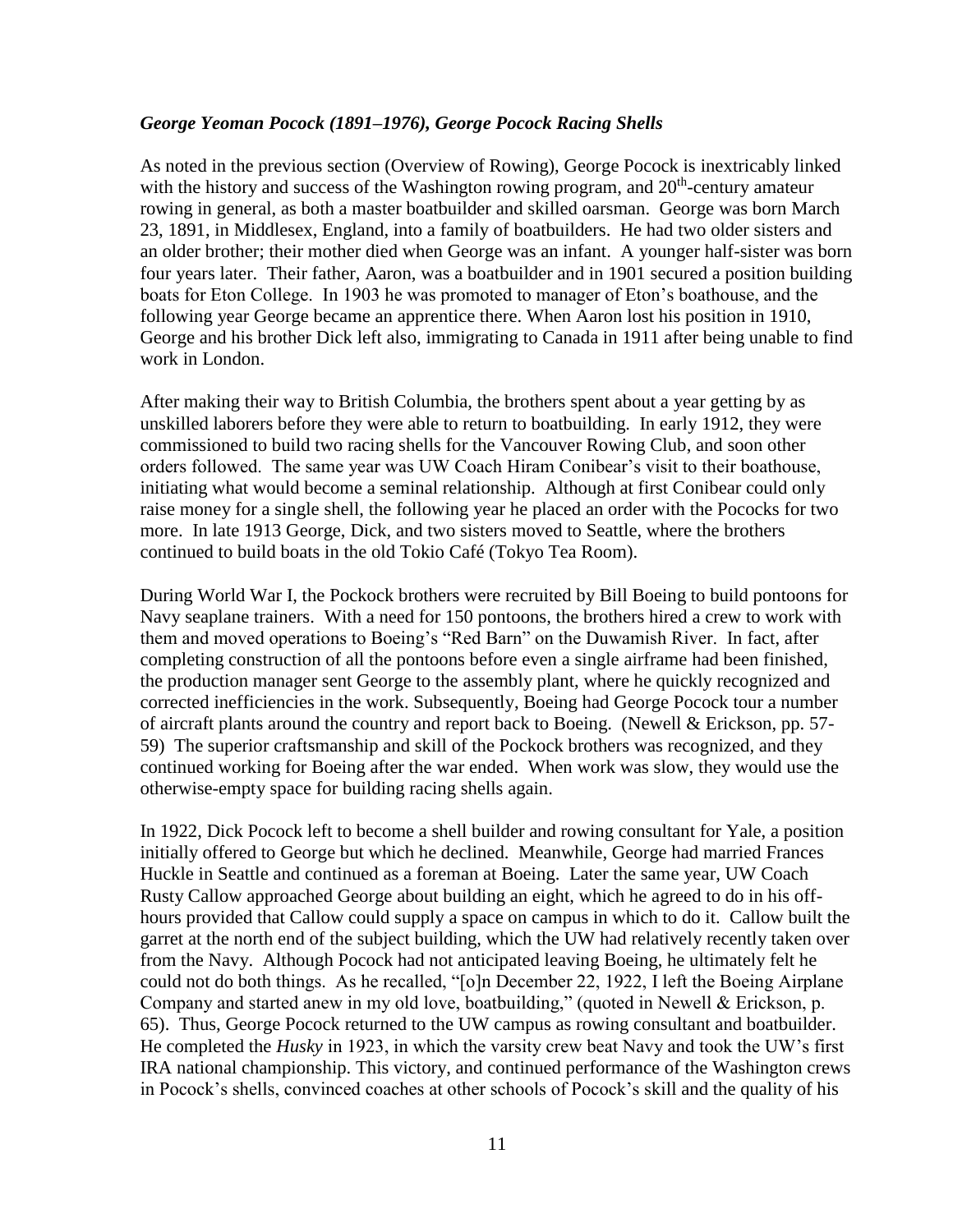boats (McClary, n.p.). Soon George had hired a number of apprentices to keep up with orders; three were from his Boeing crew and later another two were his brothers-in-law.

Pocock began using western red cedar for sheathing his boats in 1927, an innovation that was both more economical and more suitable for boatbuilding, due to its lighter weight and rot resistance (McClary, n.p.). Pockock happily passed on the reduced cost to the schools that purchased the boats, enabling smaller schools and clubs to afford the equipment. While this also increased orders, promoting rowing was much more important to him than was making money.

In 1936, 19 of the 23 shells participating in the IRA Regatta on the Hudson River had been built by George Pocock (McClary, n.p.). When the Husky crew won at the Olympic trials to earn a place at the 1936 Olympics in Berlin, Pocock built the *Husky Clipper* for the competition and accompanied the team as chief boatman for the American crews. During World War II, Pocock and his team stayed in the shop on the UW campus but built plywood parts for Boeing's B-17. George Pocock accompanied the American Olympic crews as boatman, and in some cases coach, during the 1948, 1952, and 1956 games (Newell & Erickson, p. 114). By 1956, "the [George Pocock Racing Shell Company] had a virtual monopoly in the United States and employed a dozen craftsmen, including George's son, Stanley, to keep up with production" (McClary, n.p.).

In 1963, George Pocock Racing Shells moved off the UW campus to a larger boathouse at 509 NE Northlake Way, when the university administration determined his private enterprise located on the public campus was in violation of university policy. During the same period, post-war innovation was leading to use of new materials in boat-building. While George did not embrace the new technology, his son Stan went on to develop many material "firsts" with rowing equipment. By 1970, George had turned over day-to-day operation of the company to Stan. George Pocock died in Seattle on March 19, 1976, just before his eighty-fifth birthday. He received numerous recognitions and honors in his lifetime, including induction into the Helms Rowing Hall of Fame in 1969.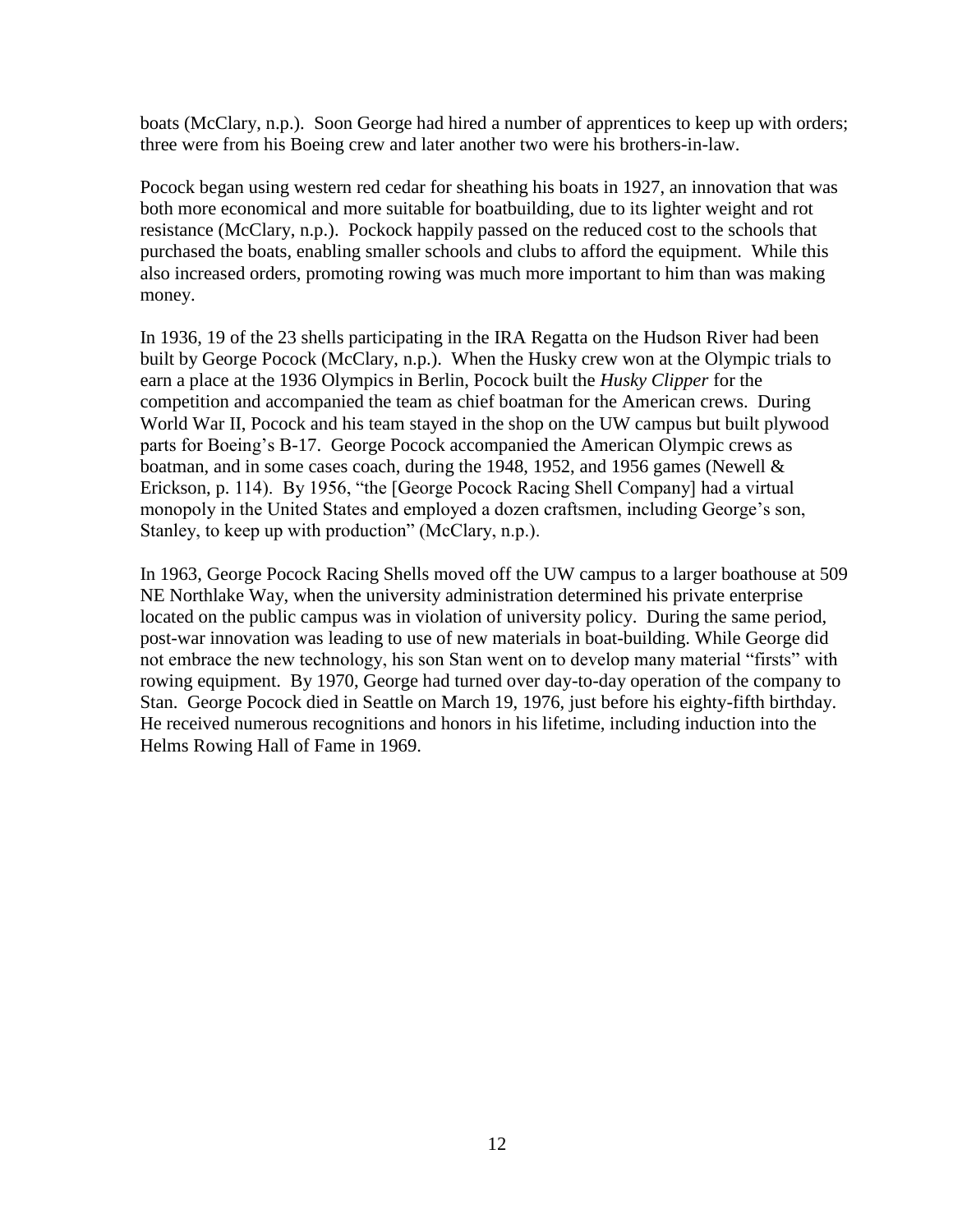#### **BIBLIOGRAPHY**

- Aaron, Jayne. "Historical and Architectural Overview of Aircraft Hangars of the Reserves and National Guard Installations from World War I through the Cold War." Department of Defense Legacy Resource Management Program. June 2011[.](http://www.denix.osd.mil/cr/cultural-resources-program-management/historic-buildings-structures/uploads/historical-and-architectural-overview-of-aircraft-hangars-of-the-reserves-and-national-guard-installations-from-world-war-i-through-the-cold-war-report-legacy-09-431/) [http://www.denix.osd.mil/cr/cultural-resources-program-management/historic-buildings](http://www.denix.osd.mil/cr/cultural-resources-program-management/historic-buildings-structures/uploads/historical-and-architectural-overview-of-aircraft-hangars-of-the-reserves-and-national-guard-installations-from-world-war-i-through-the-cold-war-report-legacy-09-431/)[structures/uploads/historical-and-architectural-overview-of-aircraft-hangars-of-the](http://www.denix.osd.mil/cr/cultural-resources-program-management/historic-buildings-structures/uploads/historical-and-architectural-overview-of-aircraft-hangars-of-the-reserves-and-national-guard-installations-from-world-war-i-through-the-cold-war-report-legacy-09-431/)[reserves-and-national-guard-installations-from-world-war-i-through-the-cold-war-report](http://www.denix.osd.mil/cr/cultural-resources-program-management/historic-buildings-structures/uploads/historical-and-architectural-overview-of-aircraft-hangars-of-the-reserves-and-national-guard-installations-from-world-war-i-through-the-cold-war-report-legacy-09-431/)[legacy-09-431/](http://www.denix.osd.mil/cr/cultural-resources-program-management/historic-buildings-structures/uploads/historical-and-architectural-overview-of-aircraft-hangars-of-the-reserves-and-national-guard-installations-from-world-war-i-through-the-cold-war-report-legacy-09-431/) (accessed November 22, 2017).
- BOLA Architecture + Planning. "Historical Documentation: King County International Airport/Boeing Field, Seattle." September 24, 2012.
- Boyle, Susan Dian and Katrina Louise Deines. "The Industrial Shed in Seattle: An Architectural Review." Joint MArch Thesis. University of Washington, 1979.
- Brown, Daniel James. *The Boys in the Boat: Nine Americans and Their Epic Quest for Gold at the 1936 Berlin Olympics.* New York: Penguin Books, 2013.
- Bush, Roed & Hitchings, Inc. "Topographic Survey, University of Washington." January 15, 2015.
- Cohen, Eric. "Washington Rowing 100+ Year History." http://washingtonrowing.com/history/ (accessed November 24, 2017).
- Coughlin Porter Lundeen. "Engineering Report, Seismic/Structural Evaluation, Canoe House, Seattle, Washington." Prepared for University of Washington, August 15, 2002.
- DorpatSherrardLomont. "Seattle Now & Then: The UW South Campus Oars and Oceanography." October 28, 2017. [https://pauldorpat.com/2017/10/28/seattle-now-then](https://pauldorpat.com/2017/10/28/seattle-now-then-the-uw-south-campus-oars-and-oceanographty/)[the-uw-south-campus-oars-and-oceanographty/](https://pauldorpat.com/2017/10/28/seattle-now-then-the-uw-south-campus-oars-and-oceanographty/) (accessed October 21, 2017).
- Gates, Charles M. *The First Century at the University of Washington, 1861–1961*. Seattle: University of Washington Press, 1961.
- Glazner Associates, Inc. "U.S. Naval Air Station, Seaplane Hangar, HABS No. FL-373." Prepared for the Department of the Navy, Southern Division, Naval Facilities Engineering Command. Summer 1989.
- "Hangar 9, Brooks Air Force Base." National Park Service website, <https://www.nps.gov/articles/hangar-9-brooks-air-force-base.htm> (accessed November 22, 2017).
- Johnston, Norman J. *University of Washington: The Campus Guide*. New York: Princeton Architectural Press, 2001.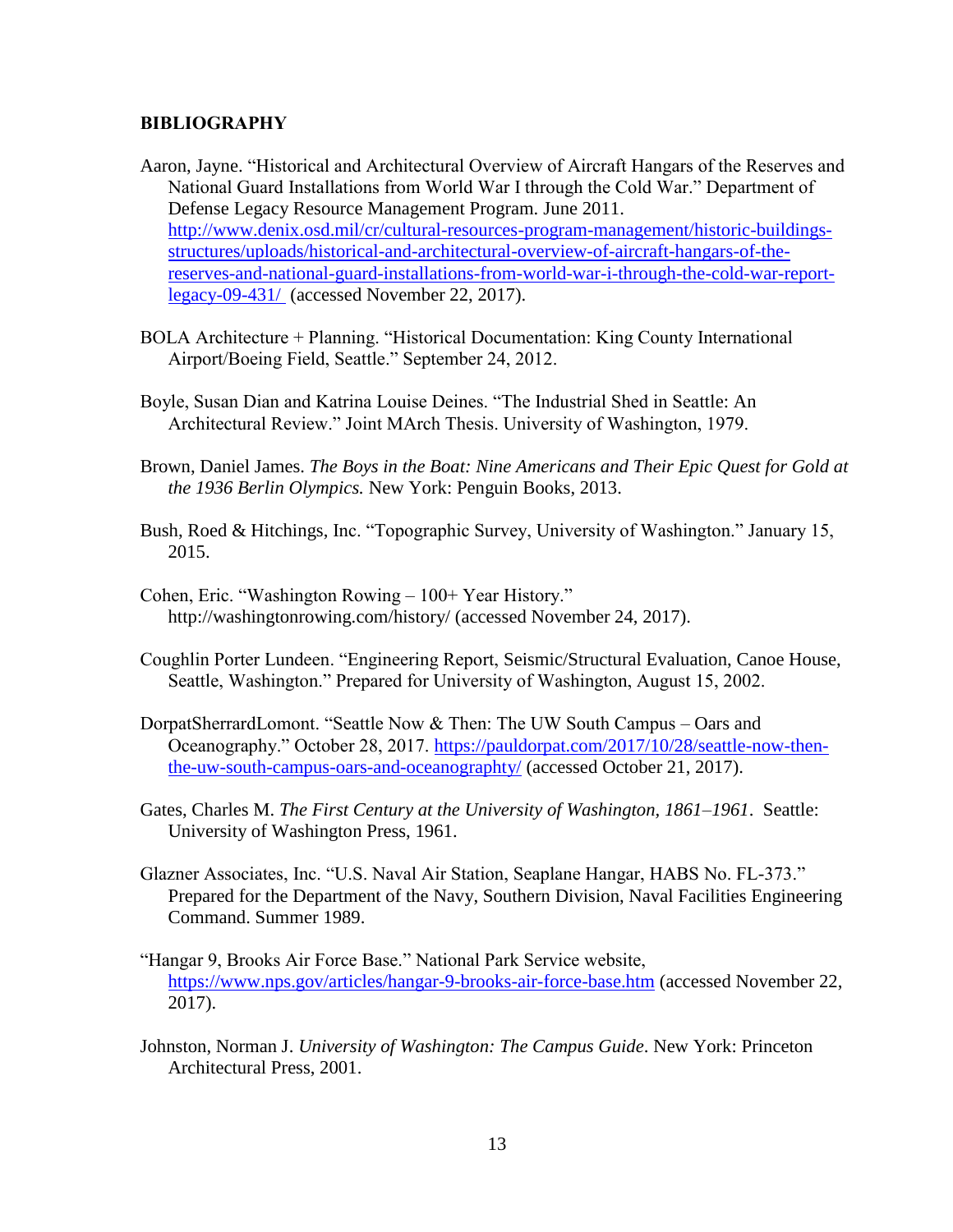- Johnston, Norman J. *The Fountain & the Mountain: The University of Washington Campus, 1895 - 1995*. Seattle: University of Washington Press, 1995.
- Lange, Greg. "Rowing Begins at University of Washington on December 15, 1899." HistoryLink.org Essay 1647.<http://www.historylink.org/File/1647> (accessed November 24, 2017).
- McClary, Daryl C. "Pocock, George Yeoman (1891-1976): Seattle's Master Racing-shell Builder." HistoryLink.org Essay 9404.<http://www.historylink.org/File/9404> (accessed November 28, 2017).
- Museum of History and Industry. Digital photography collection. https://mohai.org/collectionsand-research/#order-photos (accessed November 24, 2017).
- Newell, Gordon and Dick Erickson. *Ready All! George Yeoman Pocock and Crew Racing*. Seattle: University of Washington Press, 1987.
- Nielsen, Roy. *Univer City – The Story of the University District in Seattle.* Seattle: University **Lions** Foundation, 1986.
- Ochsner, Jeffrey Karl. *Shaping Seattle Architecture: A Historical Guide to the Architects*, 2nd ed. Seattle: University of Washington Press, 2014.
- Pocock Racing Shells. "History." Pocock Racing Shells website, <http://www.pocock.com/about/history/> (accessed November 28, 2017).
- Pocock, Stanley Richard. *"Way Enough!" Recollections of a Life in Rowing.* Seattle: BLABLA Publishing, 2000.

*Seattle (Daily) Times* (articles from the archival database, Seattle Public Library website). "Naval School to be Established at University." June 15, 1917, p. 17. "Naval Station on U. of W. Campus Authorized." June 21, 1917, p. 9. "Work to Begin on Navy Station at U. of W." June 24, 1917, p. 14. "Rush Work on Navy Training Station at U. of W." June 25, 1917, p. 4. "Navy to Use Twenty Acres on U. of W. Campus for Station." June 26, 1917, p.3. "Contract Awarded for University Naval Camp." June 30, 1917, p. 2. "Mariner's School to be Erected on Campus." February 6, 1918, p. 19. "Mayor Approves Plan for Sewer at Camp." April 16, 1918, p. 12. "To Sell Camp Buildings." August 14, 1919, p. 12. "Crew Must Befit Clubhouse." October 19, 1919, p. 72. SHKS Architects. "UW Canoe House Modernization Study." May 2017. University of Washington.

Facilities Records List. Libraries, Special Collections. Digital Photo Collections. [http://content.lib.washington.edu/all-collections.html.](http://content.lib.washington.edu/all-collections.html)